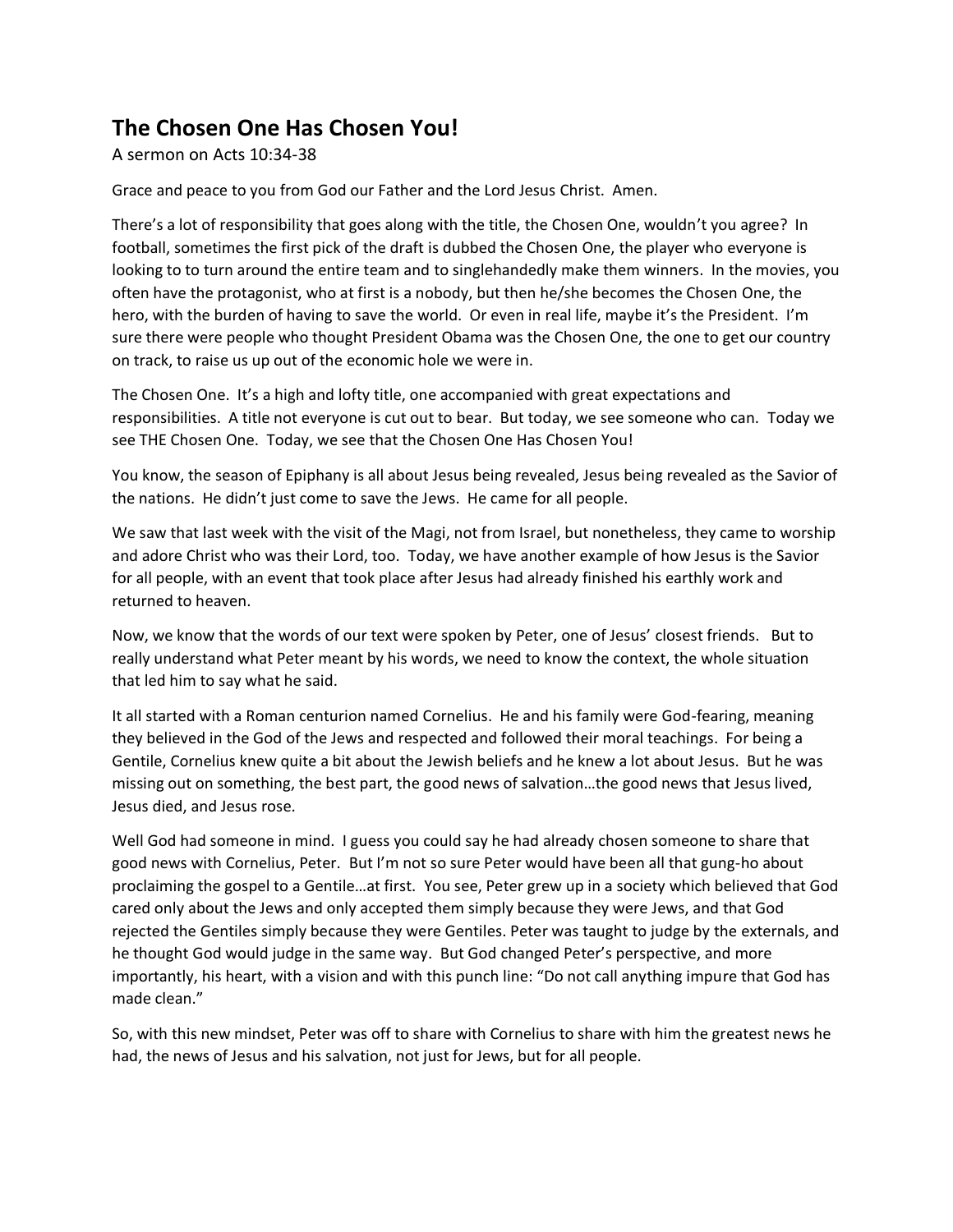Read through his words carefully again, and hopefully you can see how Peter's sermon here is just saturated with the sweet gospel throughout even just our few verses. Can you see some of gospel phrases? Like, "God does not show favoritism," aka, God loves all people, not just a few select people, and so his love and his grace, shown through Jesus, is for all people.

Or, "You know the message God sent…the good news of peace through Jesus Christ, who is Lord of all." On the heels of Christmas, with the angels singing about the Christ-child bringing peace to all mankind, the peace between God and us that comes from the peace of knowing our sins forgiven.

Or, there's this line, "You know…how [Jesus] went around…healing all who were under the power of the devil." Yeah, Jesus often healed physical ailments, but the greatest sickness, being infected by sin and being under the power and rule of the devil? Jesus has healed that as well. You can see how Peter points to Jesus again and again. It's all Jesus, chosen by God to save the world.

So, if Peter's point is that it's all Jesus, then why do we have something like verse 35, where Peter says, "[God] accepts men from every nation who fear him and do what is right"? Because when I read those words, I have red flags shooting up in my mind. I mean, listen to those words again, "God doesn't show favoritism but accepts men from every nation who fear him and do what is right."

Doesn't that almost sound contradictory? God doesn't have favorites but he accepts those who do good things. Sounds like God is playing favorites, right? You know, I wonder if the translators didn't do us a disservice here because literally, it's not "God accepts those who do what is right." It's "those who do what is right, or even, who are working righteousness, are pleasing to God." Now, that makes more sense, wouldn't you agree? God is pleased with those who do right, who fear and respect and honor him and please him by obeying his laws…by their right living.

That lines up with what God's Word tells us, but I'm guessing I'm not the only one who doesn't like to hear that, or at least, my sinful nature doesn't like to hear that. You know why, don't you?

Because we do want God to show favoritism. "I work hard to live a good life. I treat others with respect, I'm tolerating, even accommodating, to other people and their lifestyles. I do my best to always be living in a moral way, and I'm always trying to do the right thing. I freely give, to church, to my community, to charities. God should love me more than these other people, who go out and get drunk, it seems almost every day of the week, who constantly curse and swear, who live sexually promiscuous lives, who are greedy, who live for the dollar, who care more about satisfying their own desires than wanting to please God. I deserve God's love more than they do."

We want God to show favoritism because we often show favoritism. "Those people who are living immorally, not only do they not deserve God's love as much as I do. They don't even deserve for me to care about them enough to tell them about Jesus and about God's love."

You know, I don't think any of us would readily admit that we show favoritism, but if our actions speak louder than our words? Tell me you're not being conceited when that co-worker is going through a tough time and you delight in his grief instead of maybe sharing a comforting Bible passage with him. "Well, he's the office jerk. He's getting what comes to him. Doesn't deserve my sympathy."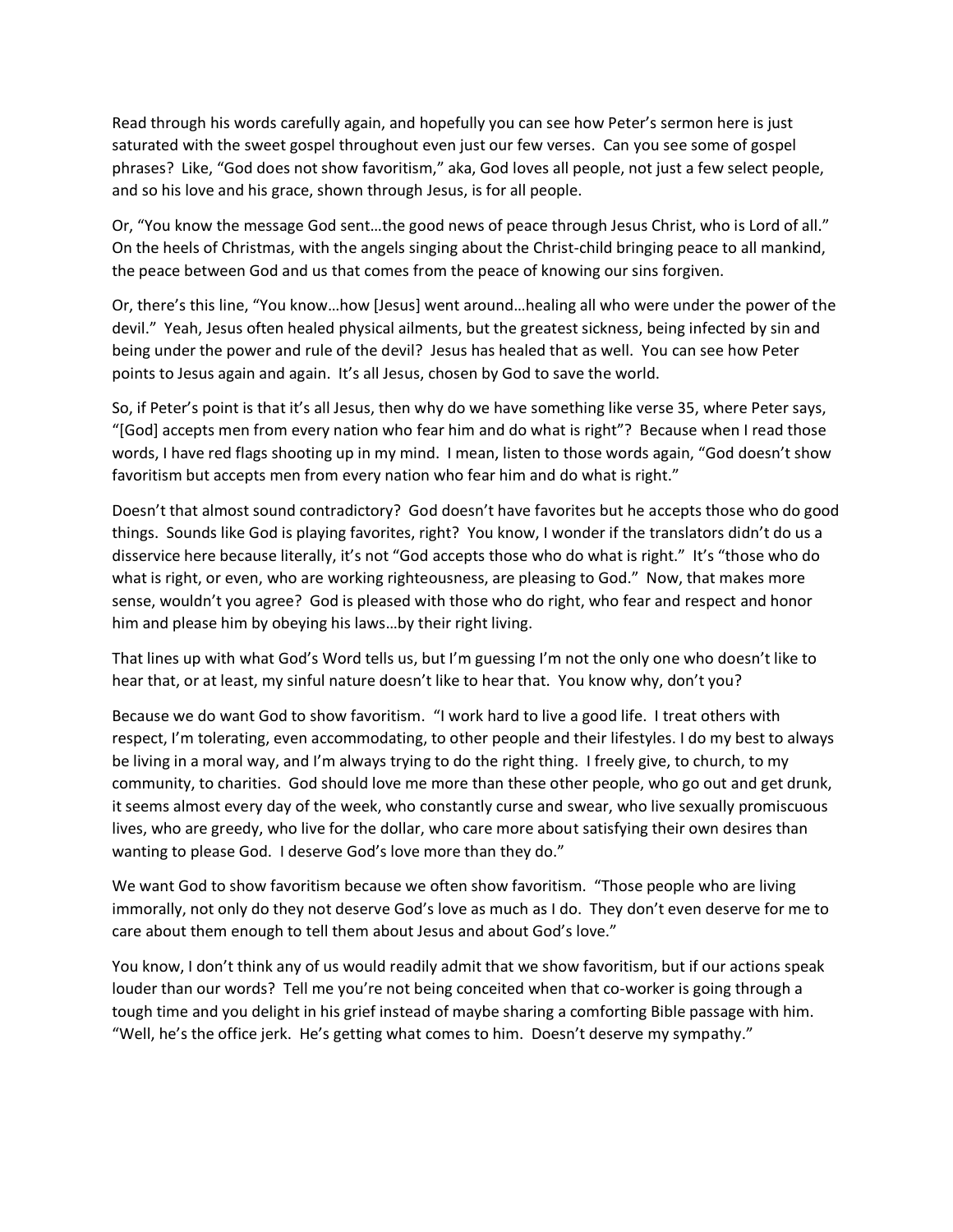Tell me you're not being arrogant when you're with a friend and she's bragging about something she did that you know is a sin but you say nothing. "Why should I? It's her life. After all, it's not me doing it, so it's not my problem."

Tell me you're not showing favoritism when someone's a first-time visitor here, and you do whatever you can, whether intentionally or not, to avoid him. "I don't need to go welcome him and make him feel comfortable. That's not my job. I don't have to be a good host at my church."

If God played favorites like we tend to, his list would be pretty short. IN fact, there would only be one person on it, Jesus. Because, if those who are working righteousness or are doing what is right are acceptable to God, then we can't be on that list. No person can because no one does what's right. On our own, we can't work righteousness. We can't living God-pleasing lives. And by ourselves, we don't deserve to be favored or accepted by God.

If God played favorites, I guarantee he wouldn't choose. If God kept a record of our sins, that would be bad news. But thankfully, Peter has some good news for us, the "good news of peace through Jesus Christ, who is Lord of all."

If you're looking for proof that God doesn't show favoritism, we only need to look at the Chosen One. Peter talked about how God anointed Jesus with the Holy Spirit and with power. Do you know when that happened? Our gospel gives us the answer. At Jesus' baptism, God anointed him. He chose him as the only one who could carry out the difficult task God set before him, to be the Savior of the world. His words, "This is my Son, whom I love. With him I am well-pleased," God was saying, "Jesus, he is acceptable to me." In Isaiah 42, God said the same thing, "Here is my servant, whom I uphold, my chosen one, in whom I will delight."

And as God's servant, as the Chosen One, Jesus had a big responsibility. He had to make us acceptable to God. And here's what it took. Jesus himself had to be acceptable to God first, by being righteous. You know Jesus lived the perfect life without any sin.

For us, Jesus had to become an acceptable offering to God. You know he did when he gave up his perfect life to die on the cross for all of our sins, to take them away. For us, Jesus' sacrifice of his life had to be acceptable to God. We know it was by looking at his resurrection, how God brought Jesus back to life, the mark of his approval of the Chosen One's work, the sign that it was all done!

If you look at the next few verses of Peter's sermon this morning after our verses, you Jesus' work is done because Peter points to himself as being a witness, seeing Jesus' death and resurrection, assuring us Jesus did win us forgiveness.

Because of what the Chosen One has done, his life, death, and resurrection, we are now acceptable to God. God looks to us, and, as he said to Jesus, he says to every one of us, "You are my son (or daughter), whom I love, with you I am well pleased."

You know when that first happened, don't you? Well, at your own baptism. Through those precious waters accompanied by God's Holy Word, you were chosen by God. He washed your sins away. He made you his dear child. He chose you.

And now, you have a big responsibility. Jesus is the Lord of all. Peter makes the clear. The Bible makes that so clear. God's grace is for all. We can't hang on to it for only ourselves. There are people out